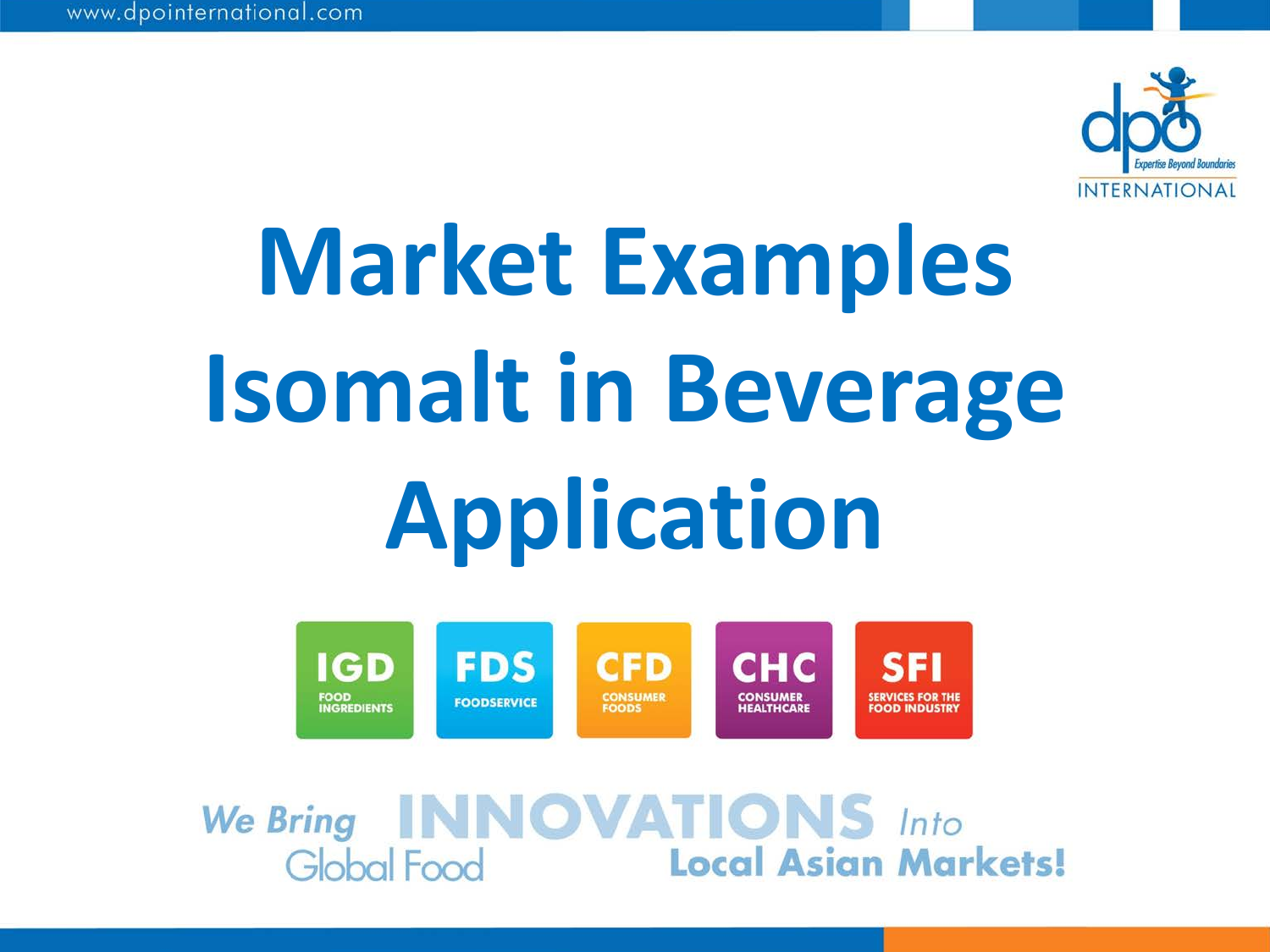

| <b>Products</b>                                                                     | <b>Product Name and</b><br><b>Descriptions</b>                                                                            | <b>Ingredients</b>                                                                                                                                                                                                                                                                                              | <b>Reference</b>                                                                                                                                                        |
|-------------------------------------------------------------------------------------|---------------------------------------------------------------------------------------------------------------------------|-----------------------------------------------------------------------------------------------------------------------------------------------------------------------------------------------------------------------------------------------------------------------------------------------------------------|-------------------------------------------------------------------------------------------------------------------------------------------------------------------------|
| <b>Lipton</b><br>tea & hone<br>POMEGRANATE<br>10 = 0.14 02 (3.9c) NET WT 1.4 02 (3) | Lipton Tea & Honey Iced<br><b>Green Tea To-Go Packets,</b><br><b>Blackberry Pomegranate</b><br><b>Iced Green Tea, USA</b> | (Sugar,<br>Granules<br>Honey<br>Acid<br>Citric<br>Honey),<br>(Provides Tartness), Green<br>Powder,<br><b>Hibiscus</b><br>Tea<br>Sucralose<br>Extract,<br>(Sweetener), Maltodextrin<br>(Corn),<br>Natural<br>Flavor,<br>Blackberry Juice<br>Solids,<br>Isomalt,<br>Soy<br>Lecithin,<br>Pomegranate Juice Solids. | https://www.walgreens.c<br>om/store/c/lipton-<br>tea-%26-honey-<br>iced-green-tea-to-<br>go-packets-<br>blackberry-<br>pomegranate-10-<br>ct/ID=prod6143207<br>-product |
| hocolate sweetwell                                                                  | <b>Sweetwell - Hot Chocolate,</b><br>Peru                                                                                 | Whole<br>Milk<br>Powder,<br>Polydextrose,<br>Isomalt,<br>Dextrin,<br>Fructo-<br>oligosaccharide,<br>Inulin,<br>Sucralose, Cocoa Powder,<br>Emulsifier (Soy<br>Lecithin),<br>Stabilizer (Tara Gum), Salt.                                                                                                        | http://www.america-<br>retail.com/industria<br>-y-mercado/costa-<br>rica-sweetwell-<br>iniciara-<br>exportacion-de-sus-<br>productos-a-<br>mexico-via-<br>walmart/      |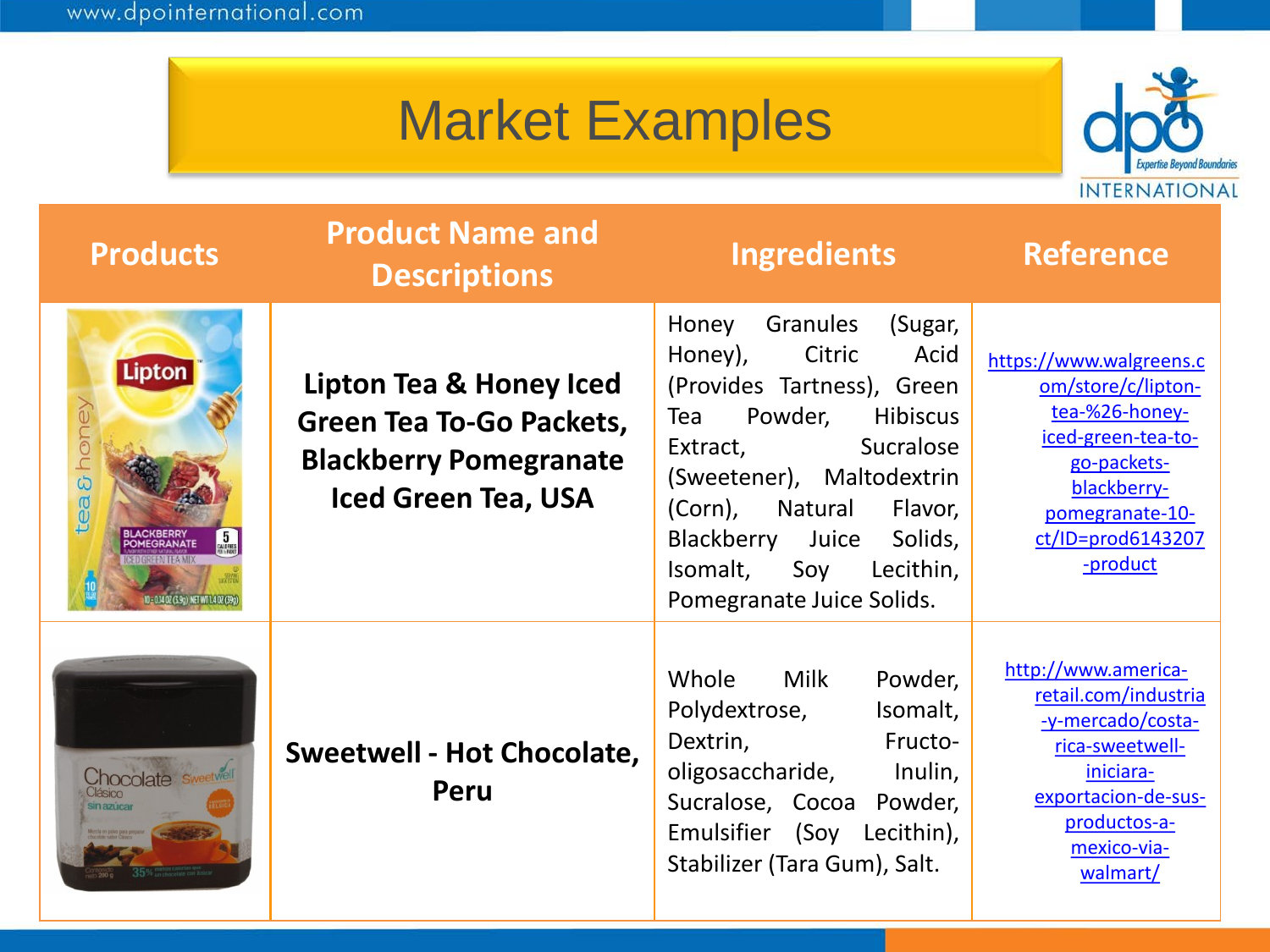

| <b>Products</b>   | <b>Product Name and</b><br><b>Descriptions</b>                                    | <b>Ingredients</b>                                                                                                                                                                      | <b>Reference</b>                                                                                                        |
|-------------------|-----------------------------------------------------------------------------------|-----------------------------------------------------------------------------------------------------------------------------------------------------------------------------------------|-------------------------------------------------------------------------------------------------------------------------|
| Ta gran tradición | <b>Chocolatera Moctezuma</b><br><b>Hot Beverage, Mexico</b>                       | Isomalt,<br>liquor,<br>cocoa<br>maltitol,<br>cocoa,<br>cocoa<br>butter, soy lecithin, salt,<br>cinnamon, aspartame,<br>acesulfame K.                                                    | http://chocolatera.com/<br>MoctezumaChocola<br>tes/index.html                                                           |
| Lemon Flavor      | <b>CARBTRIM Slimming Iced</b><br><b>Tea Lemon, Philippines</b><br>For weight loss | Isomalt, White Kidney<br>Bean Extract Phase 2,<br>Lemon Flavor, Anhydrous<br>Citric Acid, Black Tea<br>Tea<br>Extract,<br>Flavor,<br>Sucralose and Tribasic<br><b>Calcium Phosphate</b> | http://www.ebay.com/it<br>m/1box-CARBTRIM-<br>Slimming-Iced-Tea-<br>LEMON-loose-<br>weight-loss-drink-<br>/321316566039 |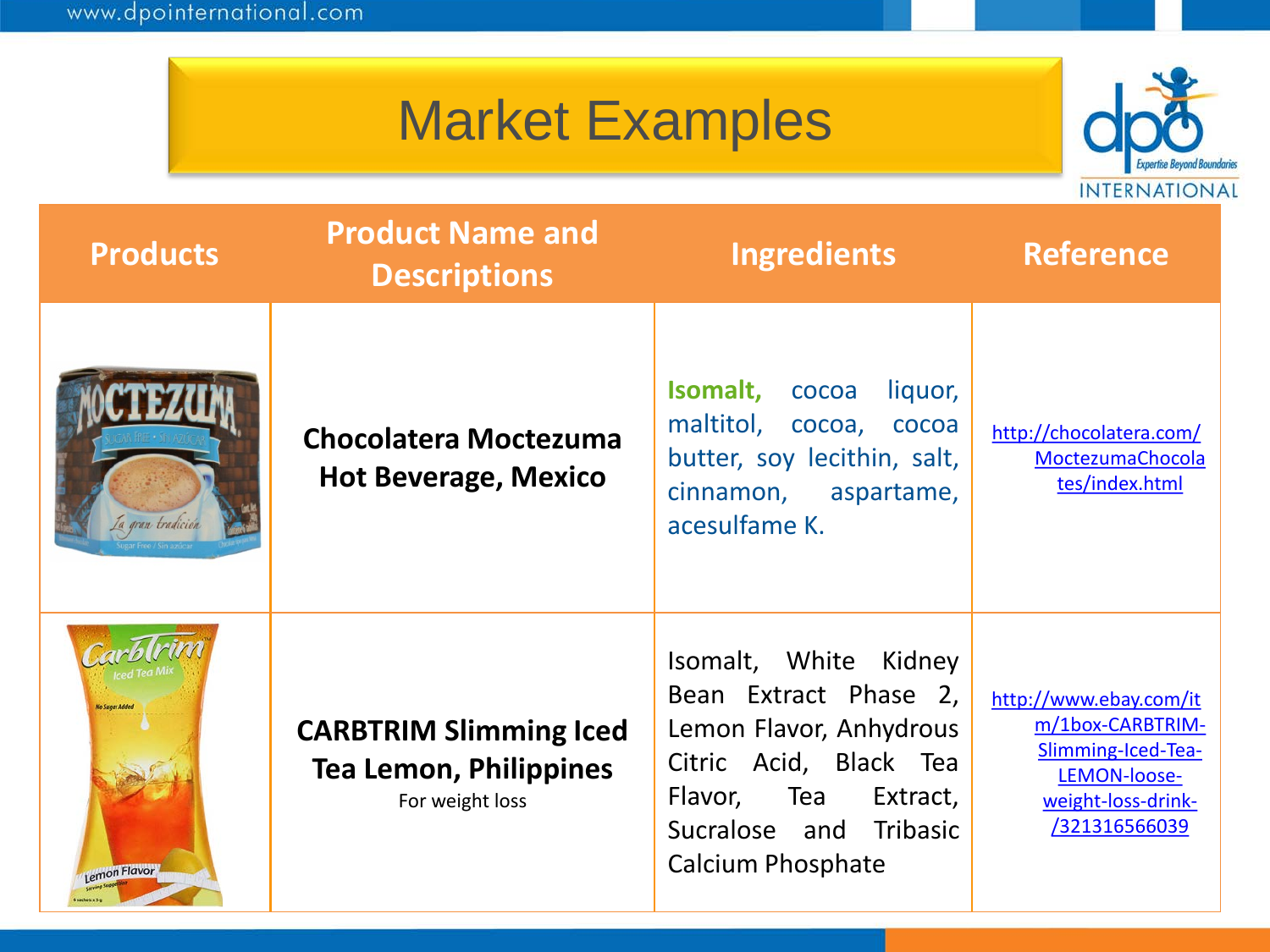

| <b>Products</b> | <b>Product Name and</b><br><b>Descriptions</b>                                       | <b>Ingredients</b>                                                                                                                                                                                                 | <b>Reference</b>                                                                                                  |
|-----------------|--------------------------------------------------------------------------------------|--------------------------------------------------------------------------------------------------------------------------------------------------------------------------------------------------------------------|-------------------------------------------------------------------------------------------------------------------|
| <b>GRUKE</b>    | <b>Quasure Sula Light Cereal</b><br>Drink, Vietnam                                   | cereals<br>(wheat,<br>Flour,<br>salt),<br>maize,<br>rice,<br>isomalt,<br>sugar,<br>soy<br>protein, malt extract,<br>milk<br>flavor,<br>vanilla,<br>mixed vitamins (A, E, C,<br>B6, folic acid)<br>and<br>minerals. | https://sunicovn.com/bib<br>ica-square-light-<br>meal-cereal-25g-<br>bag.html                                     |
|                 | <b>Collagen Beauty Drink</b><br><b>50ml with Grape Seed</b><br><b>Extract, China</b> | Blueberry Juice, Purified<br>Water, Fructose, Isomalt<br>and Vitamin C.                                                                                                                                            | http://www.21food.com/<br>products/collagen-<br>beauty-drink-50ml-<br>with-grape-seed-<br>extract-<br>761938.html |